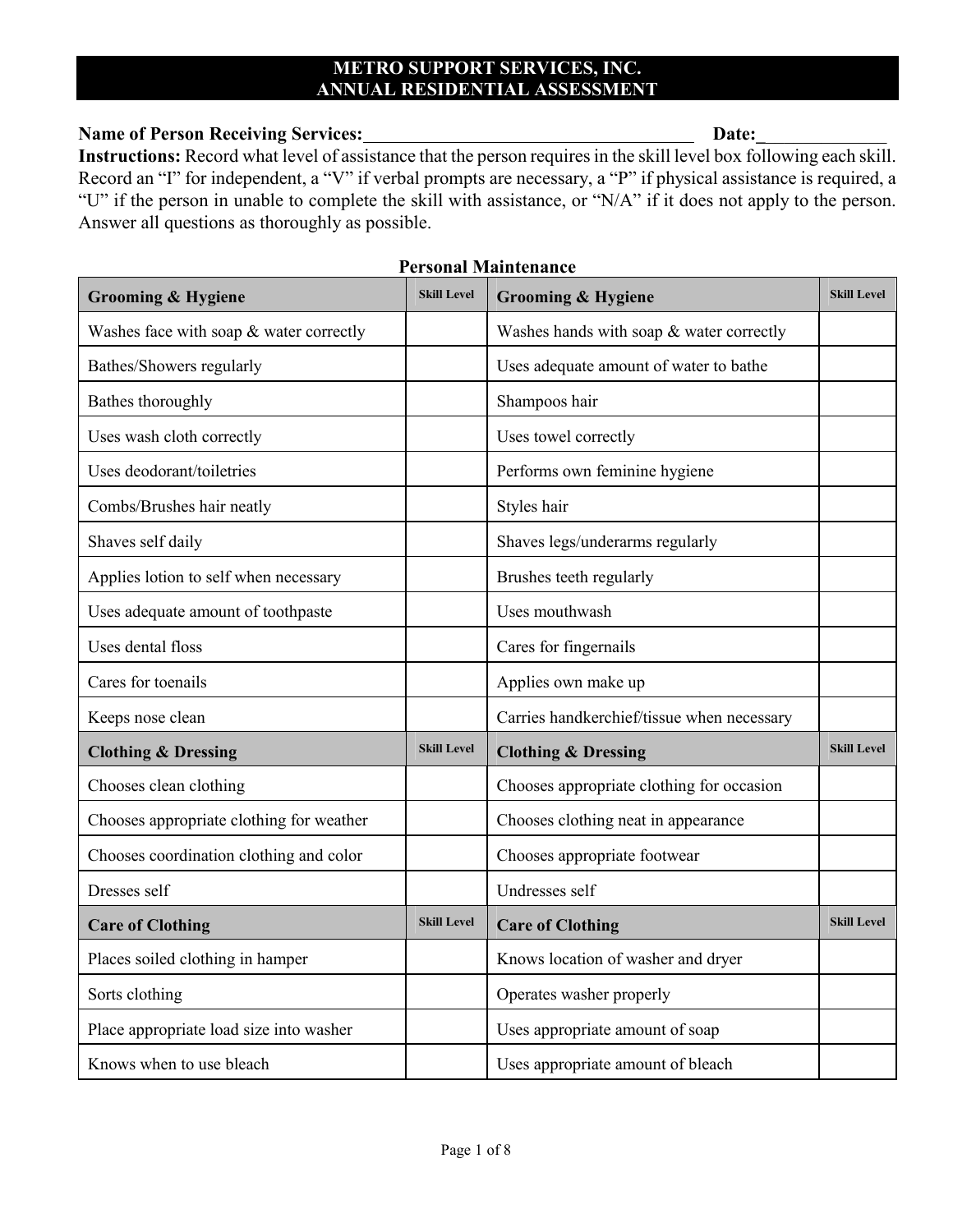## **Personal Maintenance** (Continued)

| <b>Care of Clothing</b>                   | <b>Skill Level</b> | <b>Care of Clothing</b>                              | <b>Skill Level</b> |
|-------------------------------------------|--------------------|------------------------------------------------------|--------------------|
| Operates dryer properly                   |                    | Folds clothes neatly                                 |                    |
| Hangs clothing on hangers                 |                    | Puts folded clothing in proper drawer                |                    |
| Hangs clothing in closet                  |                    | Irons own clothes                                    |                    |
| Recognizes clothes in need of repair      |                    | Makes minimum repairs                                |                    |
| Identifies clothes to be hand washed      |                    | Identifies clothes to be dry cleaned                 |                    |
| <b>Self Medication Skills</b>             | <b>Skill Level</b> | <b>Self Medication Skills</b>                        | <b>Skill Level</b> |
| Knows where medications are kept          |                    | Can identify own medication                          |                    |
| Understands why medications are taken     |                    | Knows side-effects to medication                     |                    |
| Knows what time medication is to be taken |                    | Knows correct dosage of medications                  |                    |
| Can administer medication as prescribed   |                    | Can chart that medications have been<br>administered |                    |
| <b>Eating Skills</b>                      | <b>Skill Level</b> | <b>Eating Skills</b>                                 | <b>Skill Level</b> |
| Uses appropriate table manors             |                    | Places food on plate from serving dishes             |                    |
| Serves self appropriate serving size      |                    | Cuts own food                                        |                    |
| Identifies & uses spices/condiments       |                    | Uses appropriate utensil to eat with                 |                    |
| Feeds self                                |                    | Uses napkin when necessary                           |                    |
| Drinks from cup/glass                     |                    | Ordinary control of appetite                         |                    |
| Eats at a normal pace                     |                    | Sociable during meals                                |                    |
| <b>Restroom Use/Continence</b>            | <b>Skill Level</b> | <b>Restroom Use/Continence</b>                       | <b>Skill Level</b> |
| Uses toilet when necessary                |                    | Removes proper clothing prior to use of toilet       |                    |
| Places toilet lid in proper location      |                    | Sits on toilet until elimination occurs              |                    |
| Wipes self after eliminating              |                    | Uses appropriate amount of toilet paper              |                    |
| Flushes toilet after use                  |                    | Redress after use                                    |                    |
| Washes & dries hands after eliminating    |                    | Uses a urinal appropriately                          |                    |
| Eliminates in appropriate place           |                    | Maintains bowel $&$ bladder during the day           |                    |
| Maintain bowel & bladder during the night |                    | Indicates awareness of being wet or soiled           |                    |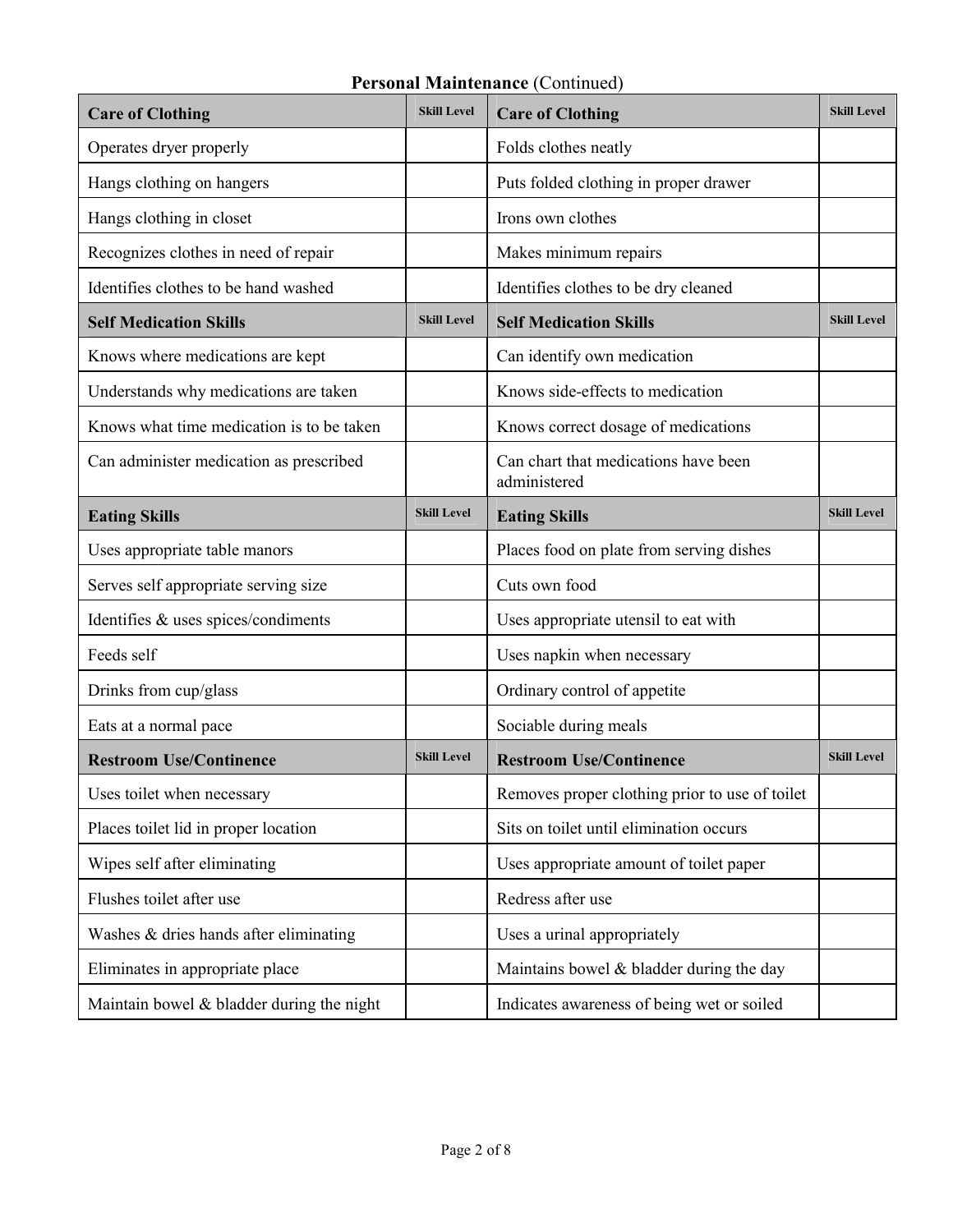#### **Home Maintenance**

| <b>Cleaning</b>                             | <b>Skill Level</b> | <b>Cleaning</b>                             | <b>Skill Level</b> |
|---------------------------------------------|--------------------|---------------------------------------------|--------------------|
| Picks up trash & deposits in wastebasket    |                    | Recognizes need to empty wastebasket        |                    |
| Ties liner & removes trash from wastebasket |                    | Replaces liner in wastebasket               |                    |
| Uses correct cleaning product for job       |                    | Uses appropriate amount of cleaning product |                    |
| Dusts correctly                             |                    | Uses vacuum cleaner correctly               |                    |
| Uses vacuum cleaner attachments             |                    | Uses mop correctly                          |                    |
| Uses broom & dust pan correctly             |                    | Washes windows correctly                    |                    |
| Puts cleaning supplies in proper storage    |                    | Shakes out throw rugs                       |                    |
| <b>Bedroom</b>                              | <b>Skill Level</b> | <b>Bedroom</b>                              | <b>Skill Level</b> |
| Identifies bedding articles                 |                    | Strips bed as needed                        |                    |
| Makes bed with clean sheets                 |                    | Chooses own decorations                     |                    |
| Keeps bedroom clean                         |                    | Keeps bedroom closet clean                  |                    |
| <b>Kitchen</b>                              | <b>Skill Level</b> | <b>Kitchen</b>                              | <b>Skill Level</b> |
| Cleans countertops & stove top              |                    | Cleans inside of oven                       |                    |
| Cleans inside of refrigerator               |                    | Operates garbage disposal safely            |                    |
| Washes dishes by hand                       |                    | Dries dishes with dishtowel                 |                    |
| Loads & unloads dishwasher                  |                    | Operates dishwasher correctly               |                    |
| Puts clean dishes in appropriate place      |                    | Unplugs and cleans small appliances         |                    |
| <b>Bathroom</b>                             | <b>Skill Level</b> | <b>Bathroom</b>                             | <b>Skill Level</b> |
| Cleans sink                                 |                    | Cleans bathtub/shower                       |                    |
| Cleans toilet                               |                    | Cleans mirror                               |                    |
| Replaces toilet paper when necessary        |                    | Replaces hand soap when necessary           |                    |
| <b>Outdoor Maintenance</b>                  | <b>Skill Level</b> | <b>Outdoor Maintenance</b>                  | <b>Skill Level</b> |
| Know where tools are stored                 |                    | Uses correct tool for job                   |                    |
| Uses safety precautions with tools          |                    | Pulls weeds                                 |                    |
| Rakes grass and leaves                      |                    | Trims hedges, shrubs and grass              |                    |
| Operates lawn mower correctly               |                    | Attaches garden hose to outside faucet      |                    |
| Waters lawn, garden, flower, etc.           |                    | Sweeps sidewalks                            |                    |
| Shovels snow from sidewalks/driveway        |                    | Applies salt to ice on sidewalk/driveway    |                    |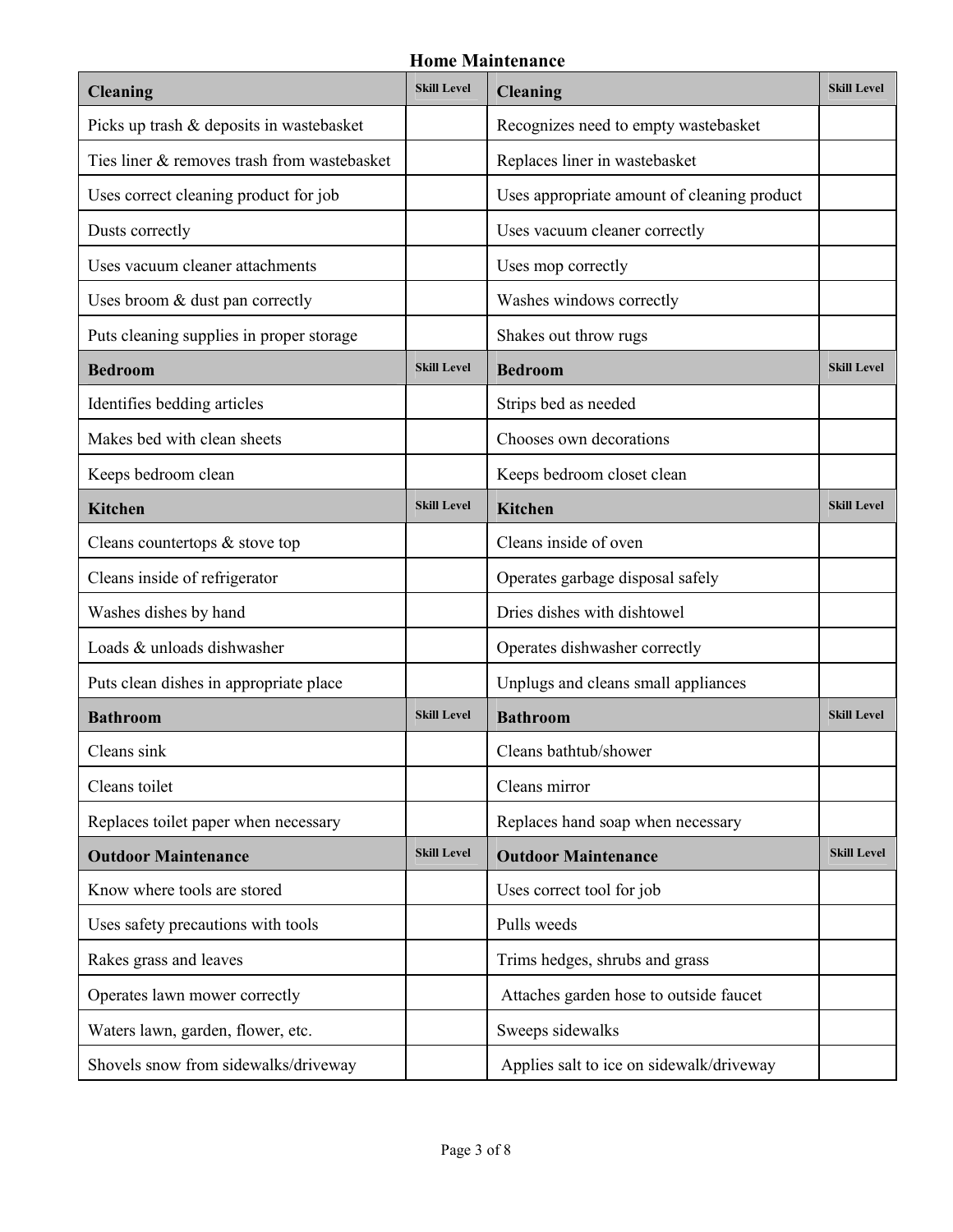**Social Skills** 

| <b>Interpersonal Relationships</b>        | <b>Skill Level</b> | <b>Interpersonal Relationships</b>          | <b>Skill Level</b> |
|-------------------------------------------|--------------------|---------------------------------------------|--------------------|
| Accepts authority                         |                    | Accepts positive criticism                  |                    |
| Gives positive criticism                  |                    | Expresses needs/wants in appropriate manor  |                    |
| Knows staff/provider's names              |                    | Knows peers names                           |                    |
| Respect for staff/provider                |                    | Respect for peers                           |                    |
| Respects others feelings                  |                    | Respects others property                    |                    |
| Respects others privacy                   |                    | Considers others when making decision       |                    |
| Apologizes when others have been offended |                    | Listens when others speak                   |                    |
| Looks at person while speaking            |                    | Assumes share of duties                     |                    |
| Willing to do extra chores                |                    | Offers assistance to others                 |                    |
| Displays affection appropriately          |                    | Touches others in an appropriate manor      |                    |
| <b>Self Concept</b>                       | <b>Skill Level</b> | <b>Self Concept</b>                         | <b>Skill Level</b> |
| Explores environment visually             |                    | Seeks attention                             |                    |
| Responds to own name                      |                    | Recognizes self in picture or mirror        |                    |
| Entertains self for 5 minute or more      |                    | States/signs first name when asked          |                    |
| States/signs last name when asked         |                    | Identifies self by name verbally or by sign |                    |
| Knows home address                        |                    | Knows home telephone number                 |                    |
| Knows names of parents/siblings           |                    | Knows names of house mates                  |                    |
| Identifies own sex                        |                    | Knows major parts of the body               |                    |
| Knows own age                             |                    | Expresses feeling for others                |                    |
| Makes positive self-statements            |                    | Refers to self in the first person          |                    |
| <b>Communication &amp; Language</b>       | <b>Skill Level</b> | <b>Communication &amp; Language</b>         | <b>Skill Level</b> |
| Communicates by using gestures/pointing   |                    | Imitates new words                          |                    |
| Speaks with limited vocabulary            |                    | Speaks using short sentences                |                    |
| Speaks English fluently                   |                    | Communicates by other means:                |                    |
| Speaks another language:                  |                    | Uses appropriate pitch of voice             |                    |
| Follows verbal instruction                |                    | Asks questions                              |                    |
| Identifies numbers                        |                    | Identifies letters of the alphabet          |                    |
| Can read words                            |                    | Can read sentences                          |                    |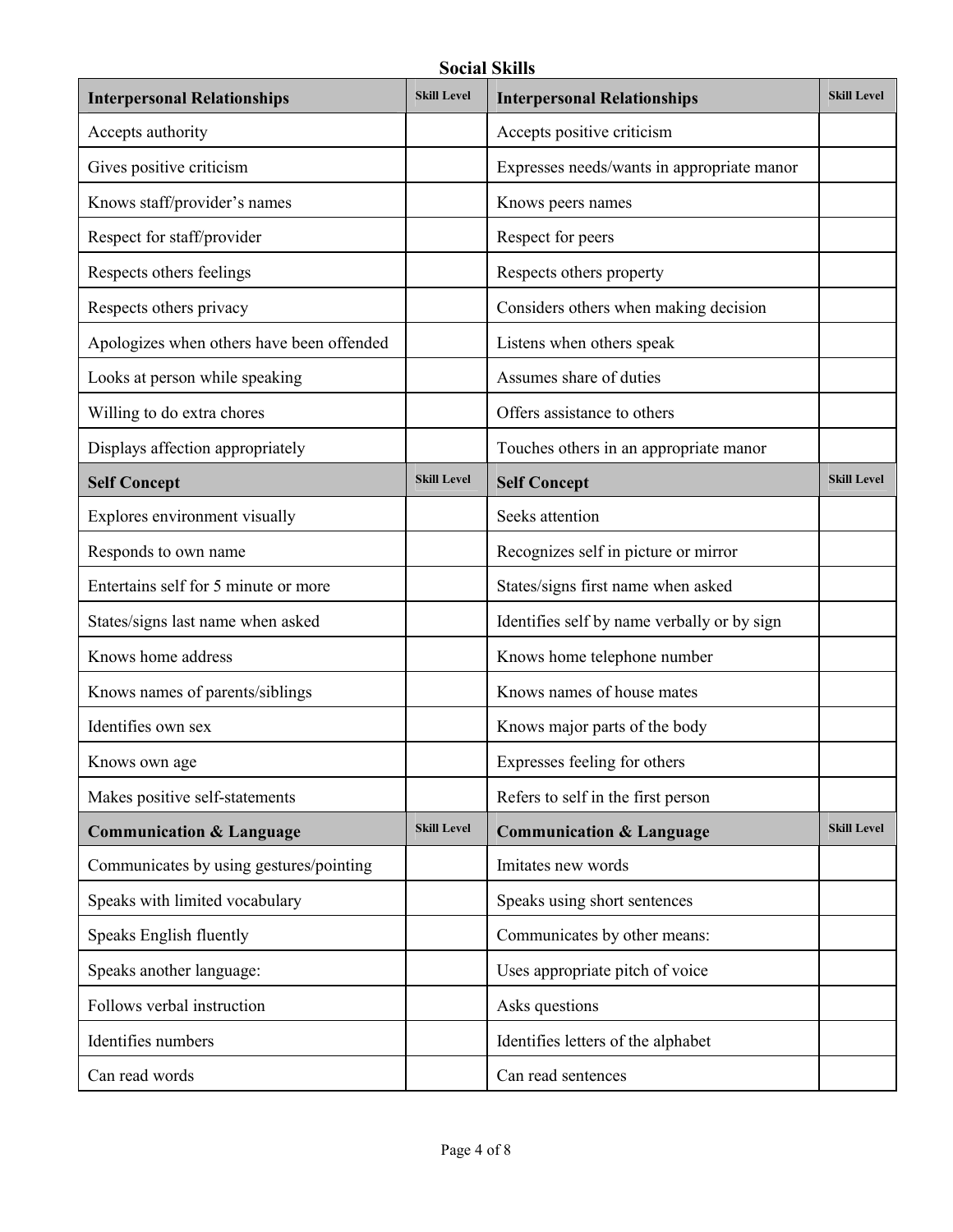| <b>Communication &amp; Language</b>           | <b>Skill Level</b> | <b>Communication &amp; Language</b>           | <b>Skill Level</b> |
|-----------------------------------------------|--------------------|-----------------------------------------------|--------------------|
| Read in another language:                     |                    | Follows written instructions                  |                    |
| Can sign alphabet                             |                    | Can sign some words                           |                    |
| Can sign fluently                             |                    | Can write words                               |                    |
| Can write sentences                           |                    | Describes situation and events                |                    |
| <b>Communication &amp; Telephone Use</b>      | <b>Skill Level</b> | <b>Communication &amp; Telephone Use</b>      | <b>Skill Level</b> |
| Answers telephone appropriately               |                    | Can dial a phone                              |                    |
| Can take a message                            |                    | Can call the operator for assistance          |                    |
| Can place a call from a pay phone             |                    | Can find emergency phone number               |                    |
| Can find numbers in the Yellow Pages          |                    | Can place a long distance phone call          |                    |
| Can place a collect call                      |                    | Can place a collect long distance phone call  |                    |
| <b>Money Management</b>                       | <b>Skill Level</b> | <b>Money Management</b>                       | <b>Skill Level</b> |
| Knows money equivalents                       |                    | Can count change                              |                    |
| Can identify a penny                          |                    | Can identify a nickel                         |                    |
| Can identify a dime                           |                    | Can identify a quarter                        |                    |
| Can identify a half dollar                    |                    | Can identify a silver dollar                  |                    |
| Can identify the denomination of currency     |                    | Knows about sales tax                         |                    |
| Can budget for short term                     |                    | Can budget for long term                      |                    |
| Can open a savings/checking account           |                    | Can close a savings/checking account          |                    |
| Can make a deposit                            |                    | Can make a withdrawal                         |                    |
| Can cash a check                              |                    | Can write a personal check                    |                    |
| Can reconcile check book with statement       |                    | Can pay own bills                             |                    |
| <b>Sensory Development &amp; Motor Skills</b> | <b>Skill Level</b> | <b>Sensory Development &amp; Motor Skills</b> | <b>Skill Level</b> |
| Visually discriminates size                   |                    | Discriminates taste                           |                    |
| Discriminates color                           |                    | Discriminates sound                           |                    |
| Discriminates smell                           |                    | Discriminates temperatures                    |                    |
| Discriminates weight                          |                    | Discriminates textures                        |                    |
| Discriminates shapes                          |                    | Demonstrates opposites (i.e., up/down)        |                    |
| Can walk up stairs                            |                    | Can walk down stairs                          |                    |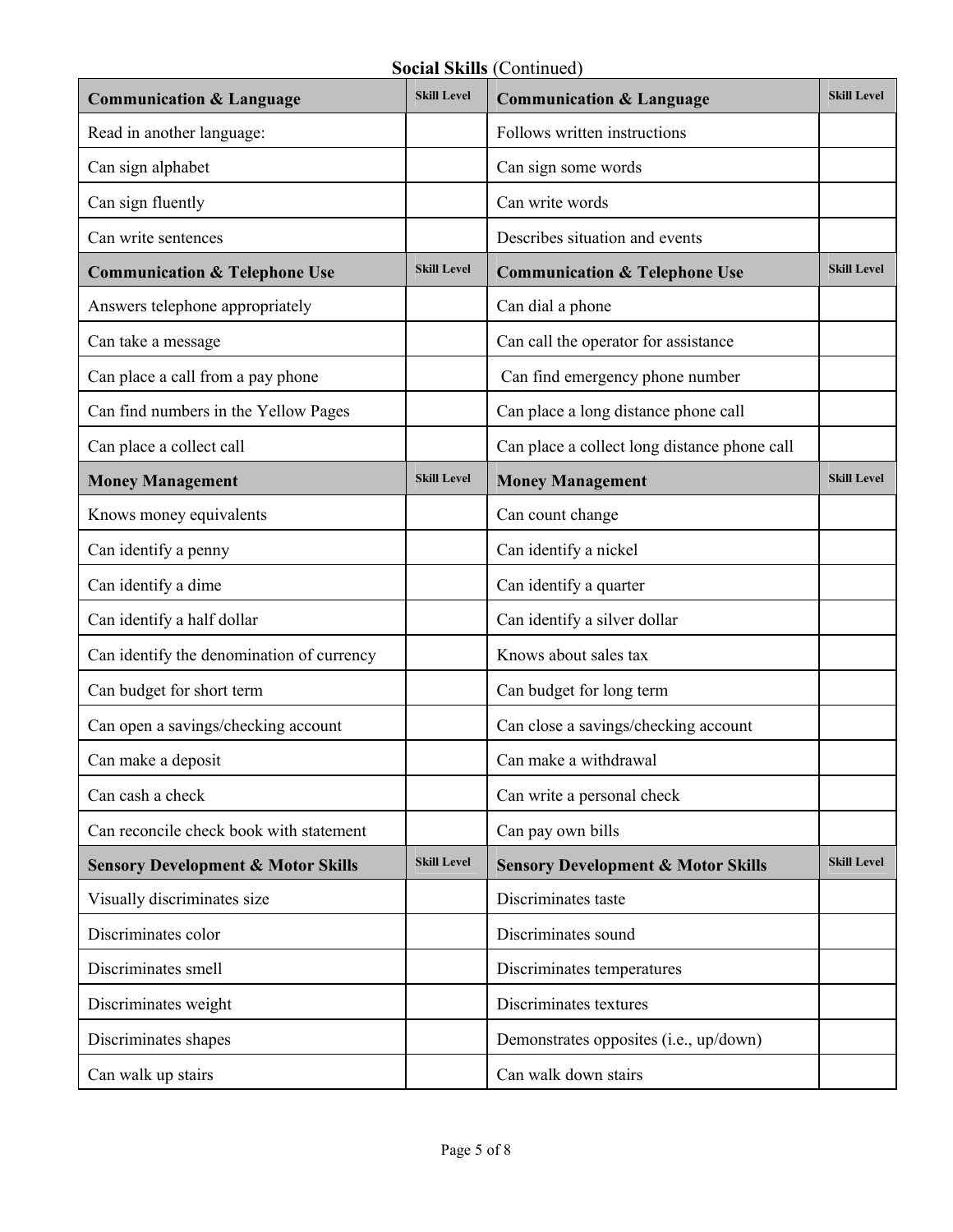**Social Skills** (Continued)

| <b>Sensory Development &amp; Motor Skills</b> | <b>Skill Level</b> | <b>Sensory Development &amp; Motor Skills</b> | <b>Skill Level</b> |
|-----------------------------------------------|--------------------|-----------------------------------------------|--------------------|
| Walks a straight line                         |                    | Step over obstacles                           |                    |
| Walks backwards                               |                    | Walks sideways                                |                    |
| Runs freely                                   |                    | Can stop and start running                    |                    |
| Can turn short corners while running          |                    | Good posture while sitting                    |                    |
| Good posture while standing                   |                    | Good posture while walking                    |                    |
| Picks up small objects                        |                    | Can move fingers                              |                    |
| Grasps with either hand                       |                    | Transfers objects from one hand to the other  |                    |
| <b>Attention Span</b>                         | <b>Skill Level</b> | <b>Attention Span</b>                         | <b>Skill Level</b> |
| Tracks objects visually                       |                    | Locates source of sound                       |                    |
| Maintains eye contact on request              |                    | Imitates a simple activity                    |                    |
| Follows simple one step directions            |                    | Performs more than one task in sequence       |                    |
| Attends to task for short duration of time    |                    | Attends to task for up to 15 minutes          |                    |
| Attends to Task for 15 to 30 minutes          |                    | Attends to task for over 30 minutes           |                    |

## **Social Relationships**

| <b>Behavior and Responsibility</b>    | <b>Skill Level</b><br><b>Behavior and Responsibility</b> |                                   | <b>Skill Level</b> |
|---------------------------------------|----------------------------------------------------------|-----------------------------------|--------------------|
| Initiates own leisure time activities |                                                          | Displays good sportsmanship       |                    |
| Plays team sports                     |                                                          | Joins in on activities            |                    |
| Knows and follows laws                |                                                          | Can call police                   |                    |
| Can call fire department              |                                                          | Can activate fire alarm in public |                    |
| Can identify own belongings           |                                                          | Will return items borrowed        |                    |
| Can use a lock and key                |                                                          | Can lock and unlock doors         |                    |

#### **Community Awareness**

| <b>Community Awareness</b>                 | <b>Skill Level</b> | <b>Community Awareness</b>             | <b>Skill Level</b> |
|--------------------------------------------|--------------------|----------------------------------------|--------------------|
| Knows direction (north, south, east, west) |                    | Can ask for directions                 |                    |
| Knows up, down, right, left, high, low     |                    | Can walk safely to destination         |                    |
| Can ride bike safely to destination        |                    | When lost, can find way to destination |                    |
| Knows who to call if lost                  |                    | Discriminates shops, restaurants, etc. |                    |
| Shops, Goes to restaurants, barber, etc.   |                    | Can find and use a public restroom     |                    |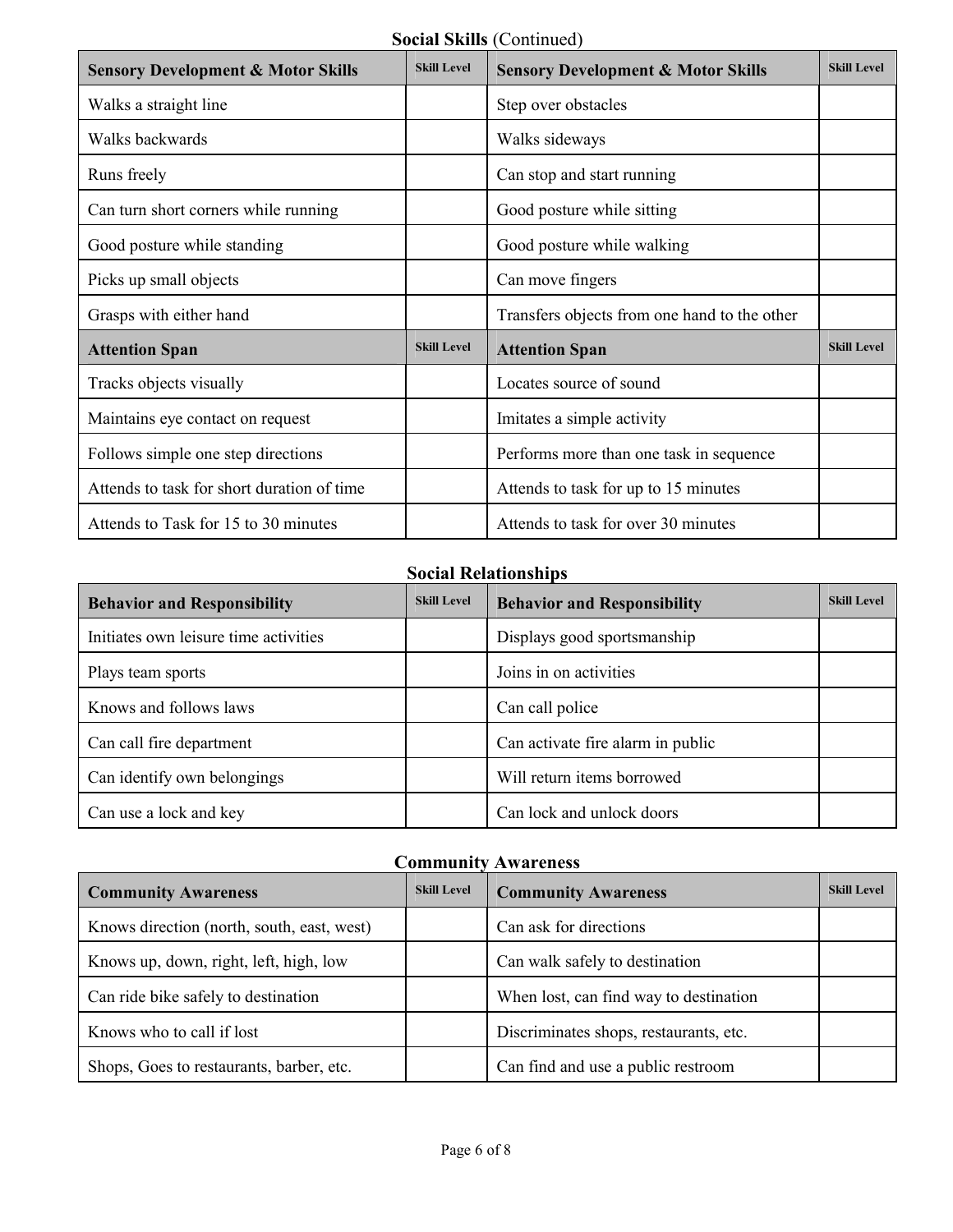| <b>Community Awareness (Continued)</b>           |  |                                    |                    |
|--------------------------------------------------|--|------------------------------------|--------------------|
| <b>Skill Level</b><br><b>Community Awareness</b> |  | <b>Community Awareness</b>         | <b>Skill Level</b> |
| Goes to social events (dance, party, meeting)    |  | Behaves appropriately in community |                    |

# **Cooking Skill/Food Preparation**

| <b>Cooking Skills/Food Preparation</b>                      | <b>Skill Level</b> | <b>Cooking Skills/Food Preparation</b>  | <b>Skill Level</b> |
|-------------------------------------------------------------|--------------------|-----------------------------------------|--------------------|
| Sets table (plates, napkins, utensils, cups)                |                    | Can clear and wipe table                |                    |
| Prepares food requiring no mixing                           |                    | Can make a sandwich                     |                    |
| Can make a salad                                            |                    | Can make a can of soup                  |                    |
| Prepares food requiring mixing                              |                    | Can follow a menu                       |                    |
| Can make a menu                                             |                    | Can bake foods                          |                    |
| Can broil foods                                             |                    | Can fry foods                           |                    |
| Selects proper pan for cooking                              |                    | Can completely prepare a meal           |                    |
| Places left-overs in correct container                      |                    | Stores appropriate food on shelf        |                    |
| Stores appropriate food in cupboard                         |                    | Stores appropriate food in refrigerator |                    |
| Stores appropriate food in freezer                          |                    | Can set oven to correct temperature     |                    |
| Can use a can opener                                        |                    | Can make coffee in coffee maker         |                    |
| Uses appropriate cooking utensil (i.e., spatula)            |                    | Washes appropriate foods                |                    |
| Recognizes & throws away spoiled food                       |                    | Can use a mixer                         |                    |
| Can use a blender                                           |                    | Can operate a microwave oven            |                    |
| Can prepare own grocery list which follows<br>dietary needs |                    | Can purchase groceries using list       |                    |

#### **Self Advocacy**

| <b>Self Advocacy</b>                                                           | <b>Skill Level</b> | <b>Self Advocacy</b>                             | <b>Skill Level</b> |
|--------------------------------------------------------------------------------|--------------------|--------------------------------------------------|--------------------|
| Understands own guardianship                                                   |                    | Understands Authorized Representative            |                    |
| Understands available benefits                                                 |                    | Knows how to apply for benefits                  |                    |
| Understands process of competitive<br>employment                               |                    | Understands income vs. decrease in benefits      |                    |
| Understands functions of Community Center<br><b>Board</b>                      |                    | Has knowledge of Resource Coordination           |                    |
| Understands IP/ISSP process                                                    |                    | Can set goal for self                            |                    |
| Know how to deal with consumer problems<br>(i.e., returning merchandise, etc.) |                    | Knows who to call for home<br>repair/maintenance |                    |